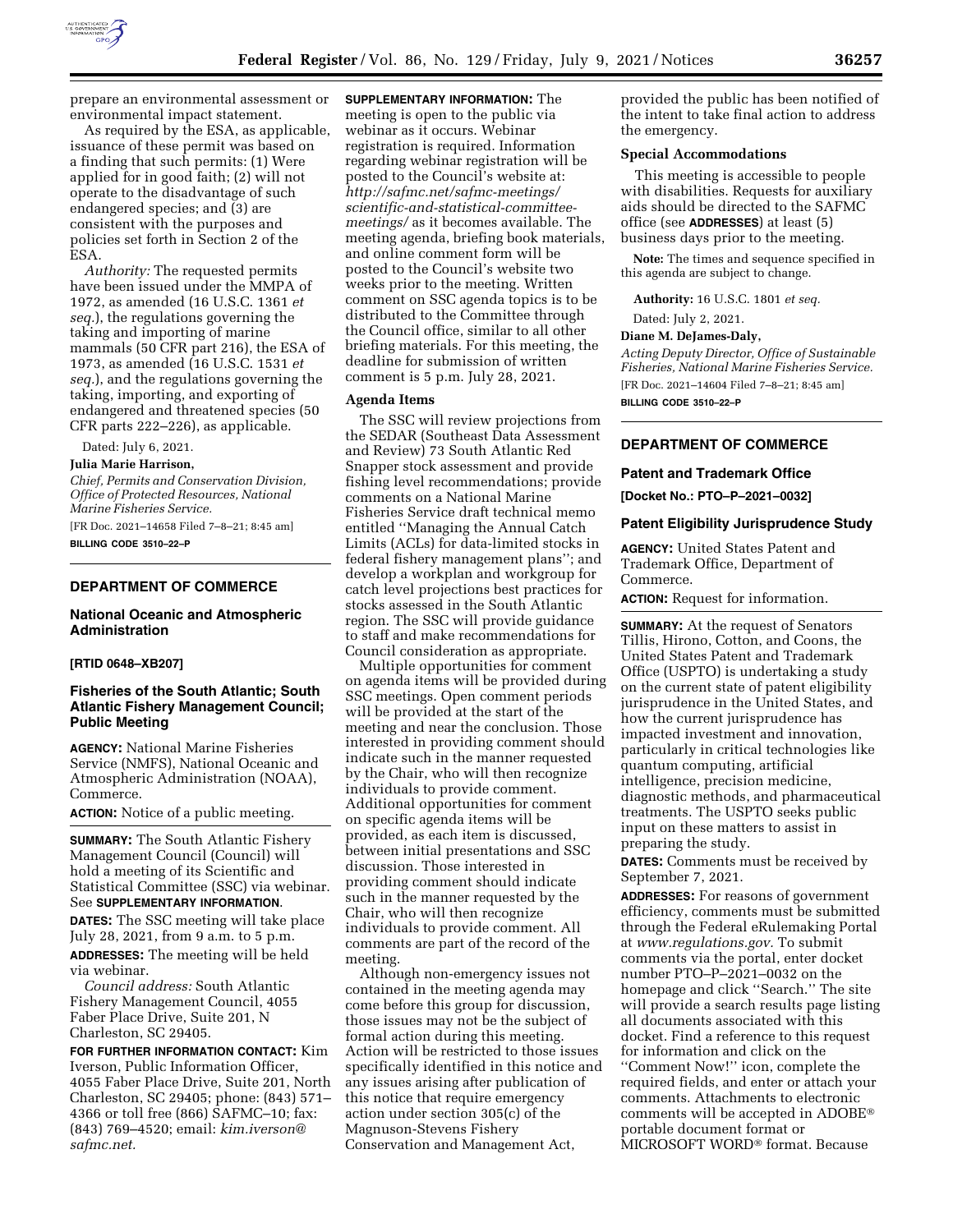comments will be made available for public inspection, information that the submitter does not desire to make public, such as an address or phone number, should not be included.

Visit the Federal eRulemaking Portal (*[www.regulations.gov](http://www.regulations.gov)*) for additional instructions on providing comments via the portal. If electronic submission of comments is not feasible due to a lack of access to a computer and/or the internet, please contact the USPTO using the contact information below for special instructions on how to submit comments by other means.

*Submissions of Business Confidential Information:* Any submissions containing business confidential information must be marked ''confidential treatment requested'' and submitted through *[www.regulations.gov.](http://www.regulations.gov)*  Submitters should provide an index listing the document(s) or information they would like the USPTO to withhold. The index should identify the confidential document(s) by document number(s) and document title(s) and should identify the confidential information by description(s) and relevant page numbers and/or section numbers within a document. Submitters should also provide a statement explaining their grounds for requesting non-disclosure of the information to the public. The USPTO also requests that submitters of business confidential information include a non-confidential version (either redacted or summarized) that will be posted on

*[www.regulations.gov](http://www.regulations.gov)* and available for public viewing. In the event that the submitter cannot provide a nonconfidential version of their submission, the USPTO requests that the submitter post a notice in the docket stating that they have provided the USPTO with business confidential information. Should a submitter fail either to docket a non-confidential version of their submission or to post a notice that business confidential information has been provided, the USPTO will note the receipt of the submission on the docket with the submitter's organization or name (to the degree permitted by law) and the date of submission.

*Anonymous submissions:* The USPTO will accept anonymous submissions. Enter ''N/A'' in the required fields if you wish to remain anonymous.

**FOR FURTHER INFORMATION CONTACT:**  Elizabeth Shaw, USPTO, Office of Policy and International Affairs, at *[Elizabeth.Shaw2@uspto.gov](mailto:Elizabeth.Shaw2@uspto.gov)* or 571– 272–9300. Please direct media inquiries to the USPTO's Office of the Chief Communications Officer at 571–272– 8400.

**SUPPLEMENTARY INFORMATION:** In 2016, following the Supreme Court's decisions in *Bilski,*1 *Mayo,*2 *Myriad,*3 and *Alice,*4 the USPTO held two public roundtables and invited written comments from the public on the state of the law of patent subject matter eligibility and the Court's legal framework for evaluating eligibility. Notice of Roundtables and Request for Comments Related to Patent Subject Matter Eligibility, 81 FR 71485 (Oct. 17, 2016). The first roundtable focused on the then-current USPTO eligibility guidance for patent examiners. *Id.* at 71487.5 The second roundtable explored the legal contours of patent eligibility, including the impact of the current law, if/how the law should be revised, and whether a legislative solution should be sought. *Id.*  at 71486–71487. In July 2017, the USPTO published a report summarizing patent eligibility law, public views on the impact of the recent Supreme Court patent eligibility jurisprudence, and public recommendations for a path forward. USPTO, Patent Eligible Subject Matter: Report on Views and Recommendations from the Public (July 2017), available at *[www.uspto.gov/sites/](http://www.uspto.gov/sites/default/files/documents/101-Report_FINAL.pdf) [default/files/documents/101-Report](http://www.uspto.gov/sites/default/files/documents/101-Report_FINAL.pdf)*\_ *[FINAL.pdf.](http://www.uspto.gov/sites/default/files/documents/101-Report_FINAL.pdf)* 

Since 2017, the Federal Circuit has issued numerous decisions applying the Supreme Court's legal framework in a variety of contexts, and many petitions for writ of certiorari have been filed. In 2019, the Supreme Court called for the views of the Solicitor General. *HP Inc.*  v. *Berkheimer,* No. 18–415, 139 S. Ct. 860 (Jan. 7, 2019); *Hikma Pharms. USA Inc.* v. *Vanda Pharms. Inc.,* No. 18–817, 139 S. Ct. 1368 (Mar. 18, 2019). In both cases, the Government argued that the Court's recent decisions have strayed from earlier precedent and have fostered uncertainty regarding the patent eligibility standards. Brief for United States, *HP Inc.* v. *Berkheimer,* No. 18– 415, 2019 WL 6715368, at \*10–13 (Dec. 6, 2019) (Berkheimer CVSG Brief); Brief for United States, *Hikma Pharms. USA Inc.* v. *Vanda Pharms. Inc.,* No. 18–817, 2019 WL 6699397, at \*13–21 (Dec. 6,

<sup>5</sup>The USPTO issued revised patent subject matter eligibility guidance for examiners in 2019. USPTO, 2019 Revised Patent Subject Matter Eligibility Guidance, 84 FR 50 (Jan. 7, 2019); USPTO, October 2019 Patent Eligibility Guidance Update, 84 FR 55942–55943 (Oct. 18, 2019). That guidance has since been incorporated into the Manual of Patent Examining Procedure, sections 2103 to 2106.07(c) (9th ed., rev. 10.2019) (June 2020). *See [www.uspto.gov/PatentEligibility.](http://www.uspto.gov/PatentEligibility)* 

2019) (Vanda CVSG Brief). While the Government contended that neither of the cases was an optimal vehicle to consider those standards, it urged the Court to grant certiorari in an appropriate case. Berkheimer CVSG Brief at \*10, \*14, \*19; Vanda CVSG Brief at \*8, \*22–23. In particular, the Government highlighted the thenpending certiorari petition in *Athena Diagnostics, Inc.* v. *Mayo Collaborative Services, LLC,* a case involving medical diagnostic methods in which the Federal Circuit, in denying rehearing en banc, issued multiple separate opinions asking the Supreme Court for further guidance in the area. Berkheimer CVSG Brief at \*13, \*19; Vanda CVSG Brief at \*22–23. Ultimately, the Supreme Court denied writ of certiorari in all three cases. *HP Inc.* v. *Berkheimer,* No. 18– 415, 140 S. Ct. 911 (Jan. 13, 2020); *Hikma Pharms. USA Inc.* v. *Vanda Pharms. Inc.,* No. 18–817, 140 S. Ct. 911 (Jan. 13, 2020); *Athena Diagnostics, Inc.*  v. *Mayo Collaborative Servs., LLC,* No. 19–430, 140 S. Ct. 855 (Jan. 13, 2020).

Last year, after a split panel decision concluding that a method for manufacturing drive shafts was patent ineligible, the Federal Circuit again issued a decision denying rehearing en banc that included multiple separate opinions with differing views on the scope of patent eligible subject matter. *Am. Axle & Mfg., Inc.* v. *Neapco Holdings LLC,* 966 F.3d 1347 (Fed. Cir. 2020). Like the dissenting judge on the panel, several of the opinions denying rehearing en banc faulted the panel majority for establishing a new ''nothing more'' test—if the claimed invention ''clearly invokes a natural law, and nothing more, to accomplish a desired result''—for patent ineligibility. *Id.* at 1366 (O'Malley J., dissenting); *id.* at 1361 (Stoll J., dissenting); *id.* at 1359 (Newman J., dissenting). American Axle petitioned for writ of certiorari on December 28, 2020, and the Supreme Court called for the views of the Solicitor General on May 3, 2021. *Am. Axle & Mfg., Inc.* v. *Neapco Holdings LLC,* No. 20–891, 2021 WL 1725166 (May 3, 2021). The questions presented in the petition are: (1) What is the appropriate standard for determining whether a claim is directed to a patentineligible concept under step one of the *Alice* two-step framework?; and (2) Is patent eligibility a question of law for the court or a question of fact for the jury?

On March 5, 2021, Senators Thom Tillis, Mazie Hirono, Tom Cotton, and Christopher Coons sent a letter to Mr. Drew Hirshfeld, Performing the functions and duties of the Director of the USPTO, asking that the USPTO

<sup>1</sup>*Bilski* v. *Kappos,* 561 U.S. 593 (2010). 2 *Mayo Collaborative Servs.* v. *Prometheus Labs.,* 

<sup>&</sup>lt;sup>3</sup> *Ass'n for Molecular Pathology v. Myriad Genetics, Inc.,* 569 U.S. 576 (2013).

*Genetics, Inc.,* 569 U.S. 576 (2013). 4*Alice Corp.* v. *CLS Bank Int'l,* 573 U.S. 208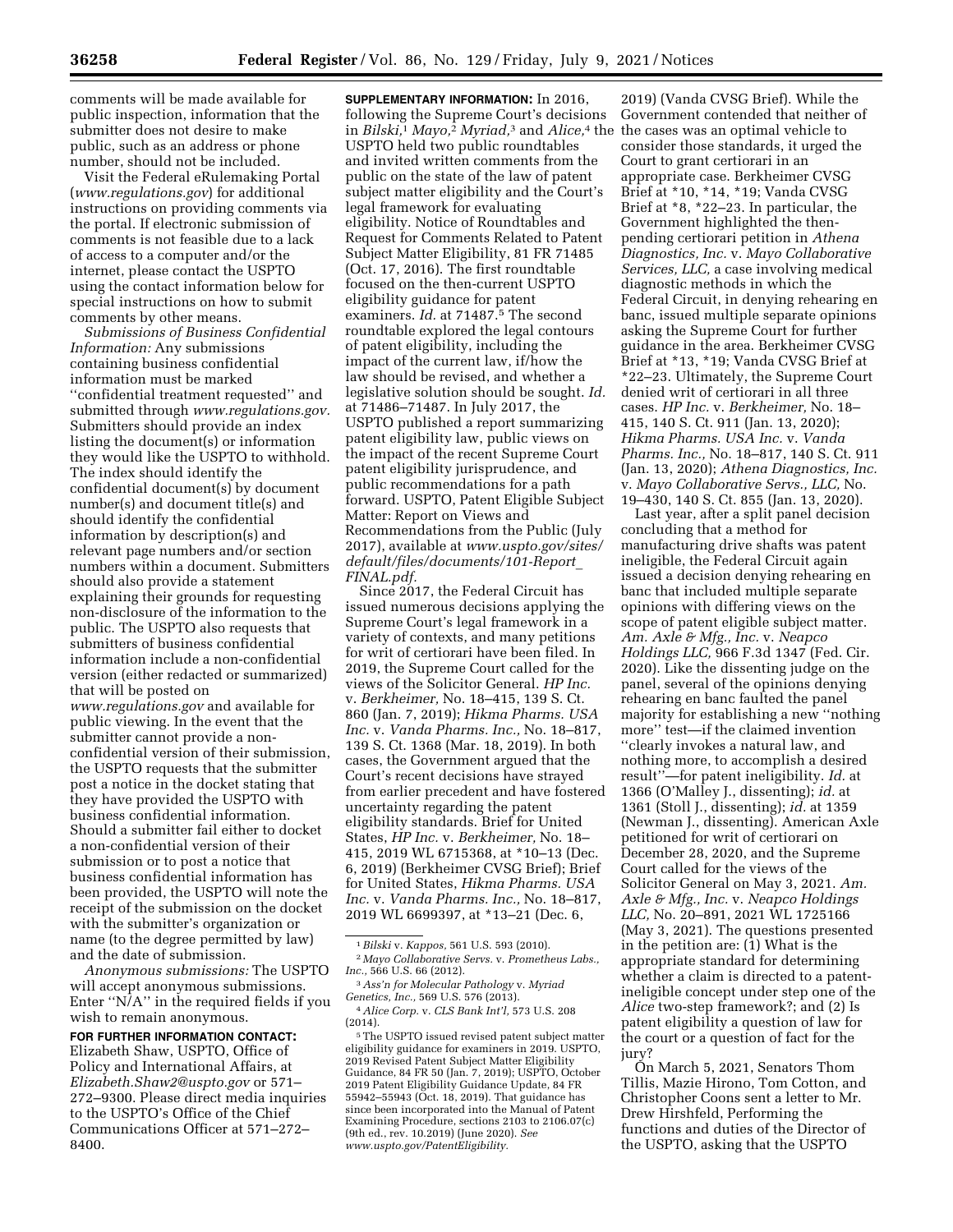publish a request for information on the current state of patent eligibility jurisprudence in the United States (since the Supreme Court's decisions in *Mayo* and *Alice*), evaluate the responses, and provide a detailed summary of its findings by March 5, 2022. The Senators indicated a particular interest in learning how the current jurisprudence has adversely impacted investment and innovation in critical technologies like quantum computing, artificial intelligence,6 precision medicine, diagnostic methods, and pharmaceutical treatments.

*Request for Information:* To aid in the study that Senators Tillis, Hirono, Cotton, and Coons requested, the USPTO invites stakeholders to submit written comments on the questions below. In the questions, the phrase ''the current state of patent eligibility jurisprudence in the United States'' should be understood as referring to the body of patent subject matter eligibility decisions issued by the U.S. Federal Judiciary.

When responding to the questions, please identify yourself and your interest in the U.S. patent system. If applicable, please indicate whether you fall within one or more of the following categories: (1) Inventors, patent owners, or investors (*e.g.,* venture capital, investment bank, fund, etc.); (2) licensees or users of patented technology; (3) entities that represent inventors or patent owners (*e.g.,* law firms); (4) recipients of demand letters concerning alleged patent infringement or accused infringers in a patent lawsuit; (5) entities that represent accused infringers; (6) government agencies or officials; (7) academic or research institutions; (8) intellectual property organizations or associations; and (9) nonprofit organizations or advocacy groups. Additionally, if you are a patent owner or inventor, please include the number of U.S. and foreign patent applications you have filed; the number of U.S. and foreign patents you hold; the number of patents you have licensed or sold; and the number of patent cases you have been involved in since the Supreme Court's decision in *Bilski* in 2010.

Commenters need not respond to every question and may provide

relevant information even if not responsive to a particular question.

# **Topics for Public Comment**

# *Section I—Observations and Experiences*

1. Please explain how the current state of patent eligibility jurisprudence affects the conduct of business in your technology area(s). Please identify the technology area(s) in your response.

2. Please explain what impacts, if any, you have experienced as a result of the current state of patent eligibility jurisprudence in the United States. Please include impacts on as many of the following areas as you can, identifying concrete examples and supporting facts when possible:

a. Patent prosecution strategy and portfolio management;

- b. patent enforcement and litigation;
- c. patent counseling and opinions;
- d. research and development;
- e. employment;
- f. procurement;
- g. marketing;
- h. ability to obtain financing from investors or financial institutions;
	- i. investment strategy;
- j. licensing of patents and patent applications;
	- k. product development;
- l. sales, including downstream and upstream sales;
	- m. innovation; and
	- n. competition.

3. Please explain how the current state of patent eligibility jurisprudence in the United States impacts particular technological fields, including investment and innovation in any of the following technological areas:

- a. Quantum computing;
- b. artificial intelligence;
- c. precision medicine;
- d. diagnostic methods;
- e. pharmaceutical treatments; and

f. other computer-related inventions (*e.g.,* software, business methods, computer security, databases and data structures, computer networking, and graphical user interfaces).

4. Please explain how your experiences with the application of subject matter eligibility requirements in other jurisdictions, including China, Japan, Korea, and Europe, differ from your experiences in the United States.

5. Please identify instances where you have been denied patent protection for an invention in the United States solely on the basis of patent subject matter ineligibility, but obtained protection for the same invention in a foreign jurisdiction, or vice versa. Please provide specific examples, such as the technology(ies) and jurisdiction(s)

involved, and the reason the invention was held ineligible in the United States or other jurisdiction.

6. Please explain whether the state of patent eligibility jurisprudence in the United States has caused you to modify or shift investment, research and development activities, or jobs from the United States to other jurisdictions, or to the United States from other jurisdictions. If so, please identify the relevant modifications and their associated impacts.

7. Please explain whether the state of patent eligibility jurisprudence in the United States has caused you to change business strategies for protecting your intellectual property (*e.g.,* shifting from patents to trade secrets, or vice versa). If so, please identify the changes and their associated impacts.

8. Please explain whether you have changed your behavior with regard to filing, purchasing, licensing, selling, or maintaining patent applications and patents in the United States as a result of the current state of patent eligibility jurisprudence in the United States. If so, please describe how you changed your behavior.

9. Please explain how, in your experience, the status of patent eligibility jurisprudence in the United States has affected any litigation for patent infringement in the United States in which you been involved as a party, as legal counsel, or as another participant (*e.g.,* an expert witness). For example, please explain whether this jurisprudence has affected the cost or duration of such litigation, the ability to defend against claims of patent infringement, the certainty/uncertainty of litigation outcomes, or the likelihood of settlement.

### *Section II—Impact of Subject Matter Eligibility on the General Marketplace*

10. Please identify how the current state of patent eligibility jurisprudence in the United States impacts the global strength of U.S. intellectual property.

11. Please identify how the current state of patent eligibility jurisprudence in the United States impacts the U.S. economy as a whole.

12. Please identify how the current state of subject matter eligibility jurisprudence in the United States impacts the global strength of U.S. intellectual property and the U.S.

- economy in any of the following areas: a. Quantum computing;
	- b. artificial intelligence;
	- c. precision medicine;
	- d. diagnostic methods;
	- e. pharmaceutical treatments; and
	- f. other computer-related inventions
- (*e.g.,* software, business methods,

<sup>6</sup>On October 6, 2020, the USPTO released a report titled ''Public Views on Artificial Intelligence and Intellectual Property Policy.'' The report takes a comprehensive look at a wide variety of stakeholder views on the impact of artificial intelligence across the intellectual property landscape. *See generally* ''Public Views on Artificial Intelligence and Intellectual Property Policy,'' available at *[www.uspto.gov/sites/default/](http://www.uspto.gov/sites/default/files/documents/USPTO_AI-Report_2020-10-07.pdf) [files/documents/USPTO](http://www.uspto.gov/sites/default/files/documents/USPTO_AI-Report_2020-10-07.pdf)*\_*AI-Report*\_*2020-10-07.pdf.*